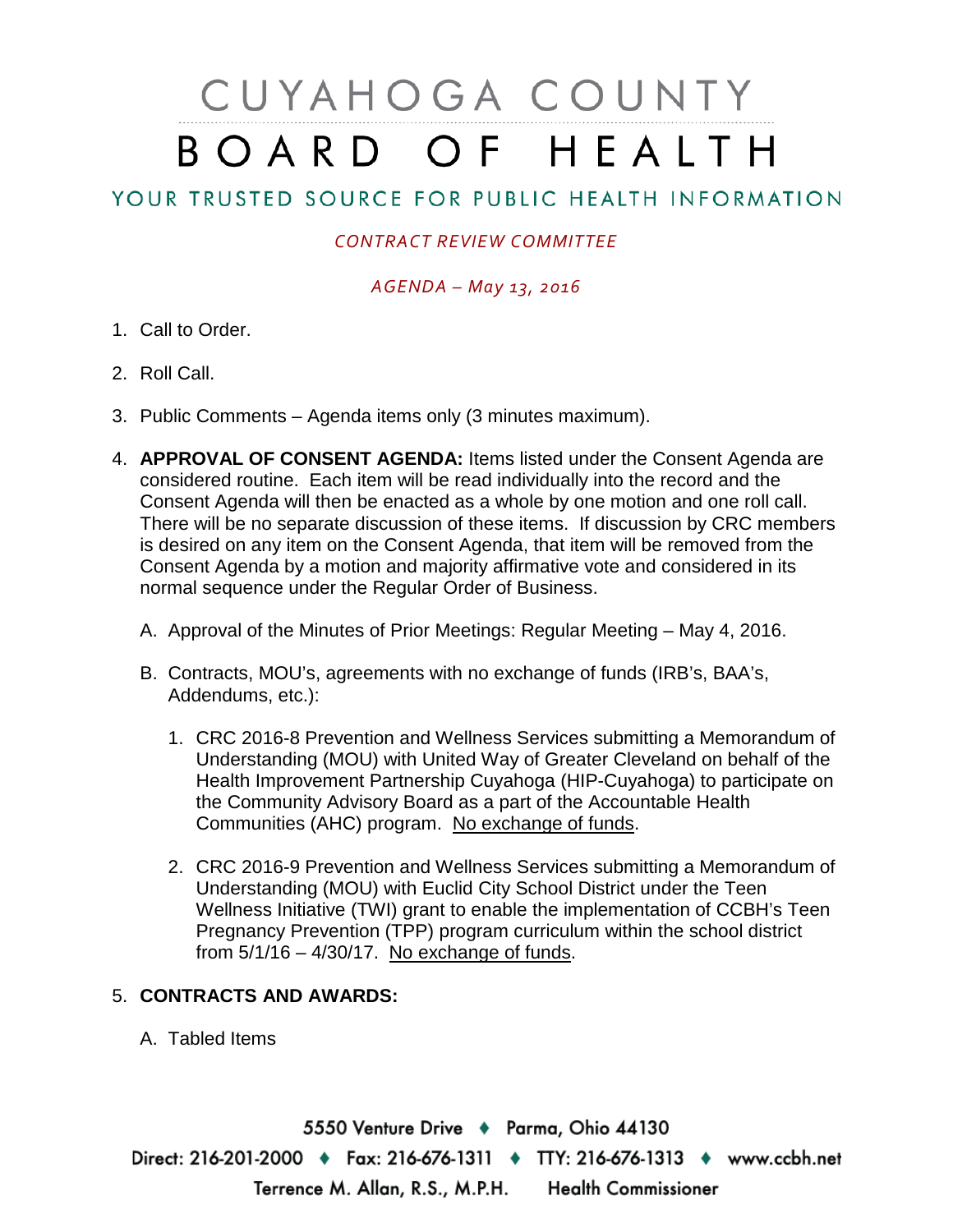None

- B. New Items For Review
	- 1. Bid/Quote Openings
		- a. CRC 2016-10 1642 Wyandotte Ave. Lakewood, OH 44107
		- b. CRC 2016-11 19850 S. Lakeshore Blvd. Euclid, OH 44119
	- 2. Expenditures: Contracts up to \$25,000
		- a. CRC 2016-12 Prevention and Wellness Services submitting an addendum to the contract with The Ohio State University (OSU) (Resolution 2016-9) under the Child and Family Health Services (CFHS) grant to extend the contract period through 9/30/16 and increase the amount paid to OSU from \$20,000.00 to \$25,000.00.

Purpose: For the continuation of grant deliverables through the extension period funded by ODH for the FY2016 CFHS grant year that was Board approved on April 27, 2016.

Funding Source: 100% reimbursable through the FY2016 CFHS grant.

b. CRC 2016-13 Prevention and Wellness Services submitting an addendum to the contract with The Lesbian, Gay, Bisexual, Transgender (LGBT) Community Center (Resolution 2015-143) under the Teen Wellness Initiative (TWI) grant to increase the amount paid to LGBT Community Center from \$110,028.00 to \$112,078.00.

Purpose: To provide LGBT 101 trainings for CCBH staff in accordance with the grant deliverables under the FY2016 TWI grant.

Funding Source: 100% reimbursable through the FY2016 TWI grant.

c. CRC 2016-14 Prevention and Wellness Services submitting a contract with The Diversity Center of Northeast Ohio under the Teen Wellness Initiative (TWI) grant from  $6/1/16 - 6/30/16$  in the amount of \$2,400.00.

5550 Venture Drive + Parma, Ohio 44130 Direct: 216-201-2000 ♦ Fax: 216-676-1311 ♦ TTY: 216-676-1313 ♦ www.ccbh.net Terrence M. Allan, R.S., M.P.H. Health Commissioner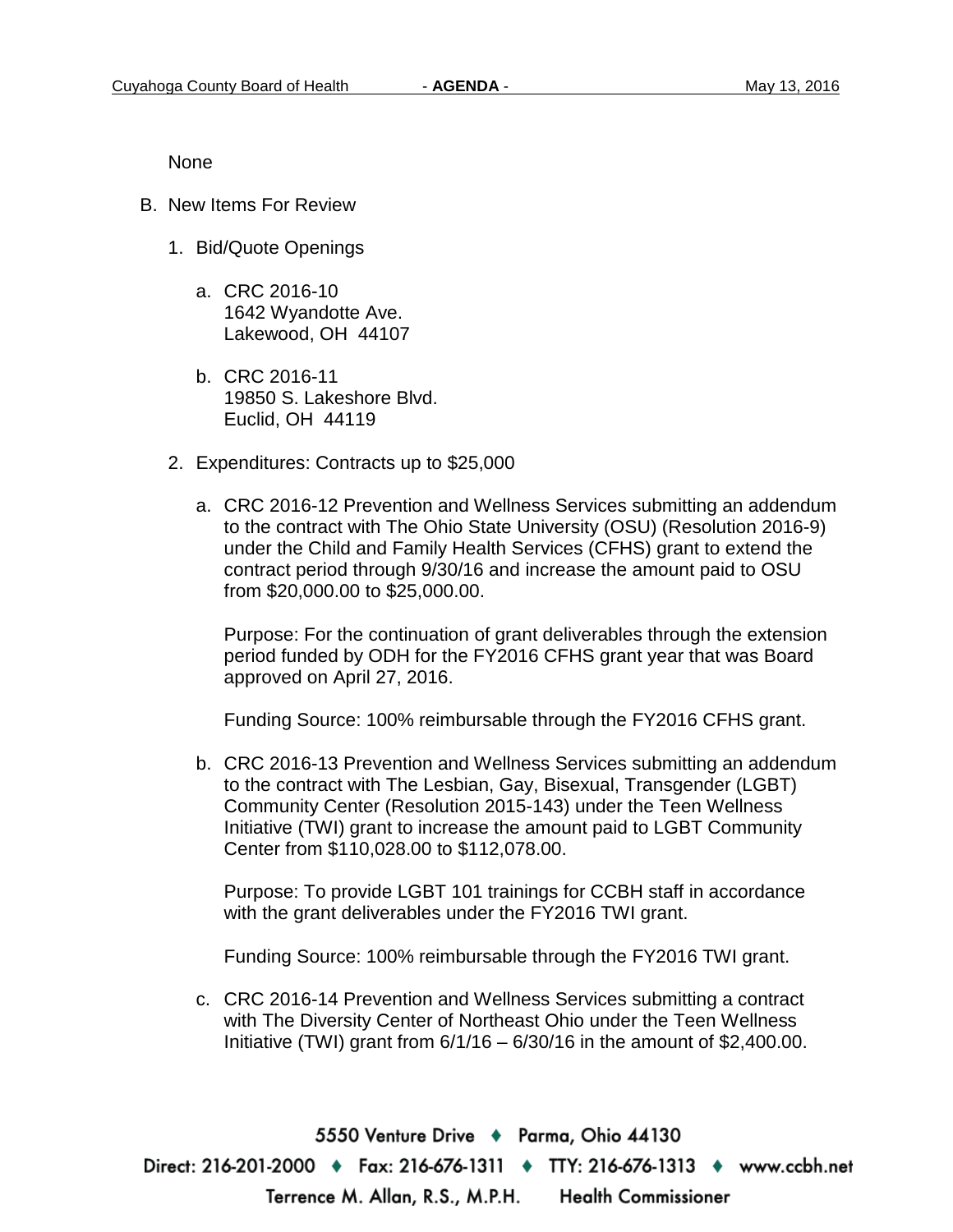Purpose: To provide Cultural Diversity training to Teen Pregnancy Prevention (TPP) program facilitators in accordance with the grant deliverables under the FY2016 TWI grant.

Funding Source: 100% reimbursable through the FY2016 TWI grant.

- d. CRC 2016-15 Prevention and Wellness Services submitting the following contracts under the Racial and Ethnic Approaches to Community Health (REACH) grant:
	- i. Advertising Vehicles  $7/4/16 8/29/16$  \$10,180.00

Purpose: To implement the HEAL and Hypertension ad campaign through RTA bus ads to be run in the targeted neighborhoods of the REACH grant.

Funding Source: 100% reimbursable through the FY2016 REACH grant.

ii. Cleveland Clinic Foundation  $5/1/16 - 9/29/16$  \$10,000.00

Purpose: To implement elements of the hypertension best practice program within the Cleveland Clinic System.

Funding Source: 100% reimbursable through the FY2016 REACH grant.

iii. CommonHealth Action 5/1/16 – 9/29/16 \$ 5,643.00

Purpose: To build capacity of community fellows implementing a resident driven, healthy eating active living approach within the neighborhoods in the REACH targeted areas.

Funding Source: 100% reimbursable through the FY2016 REACH grant.

e. CRC 2016-16 Prevention and Wellness Services submitting an addendum to the contract with Case Western Reserve University Prevention Research Center (CASE) (Resolution 2015-169) under the Racial and Ethnic Approaches to Community Health (REACH) grant to increase the amount paid to CASE from \$358,542.00 to \$363,899.00.

Purpose: To build capacity and coordinate additional services within the Community Resident Teams in the targeted REACH neighborhoods.

5550 Venture Drive + Parma, Ohio 44130 Direct: 216-201-2000 ♦ Fax: 216-676-1311 ♦ TTY: 216-676-1313 ♦ www.ccbh.net Terrence M. Allan, R.S., M.P.H. Health Commissioner